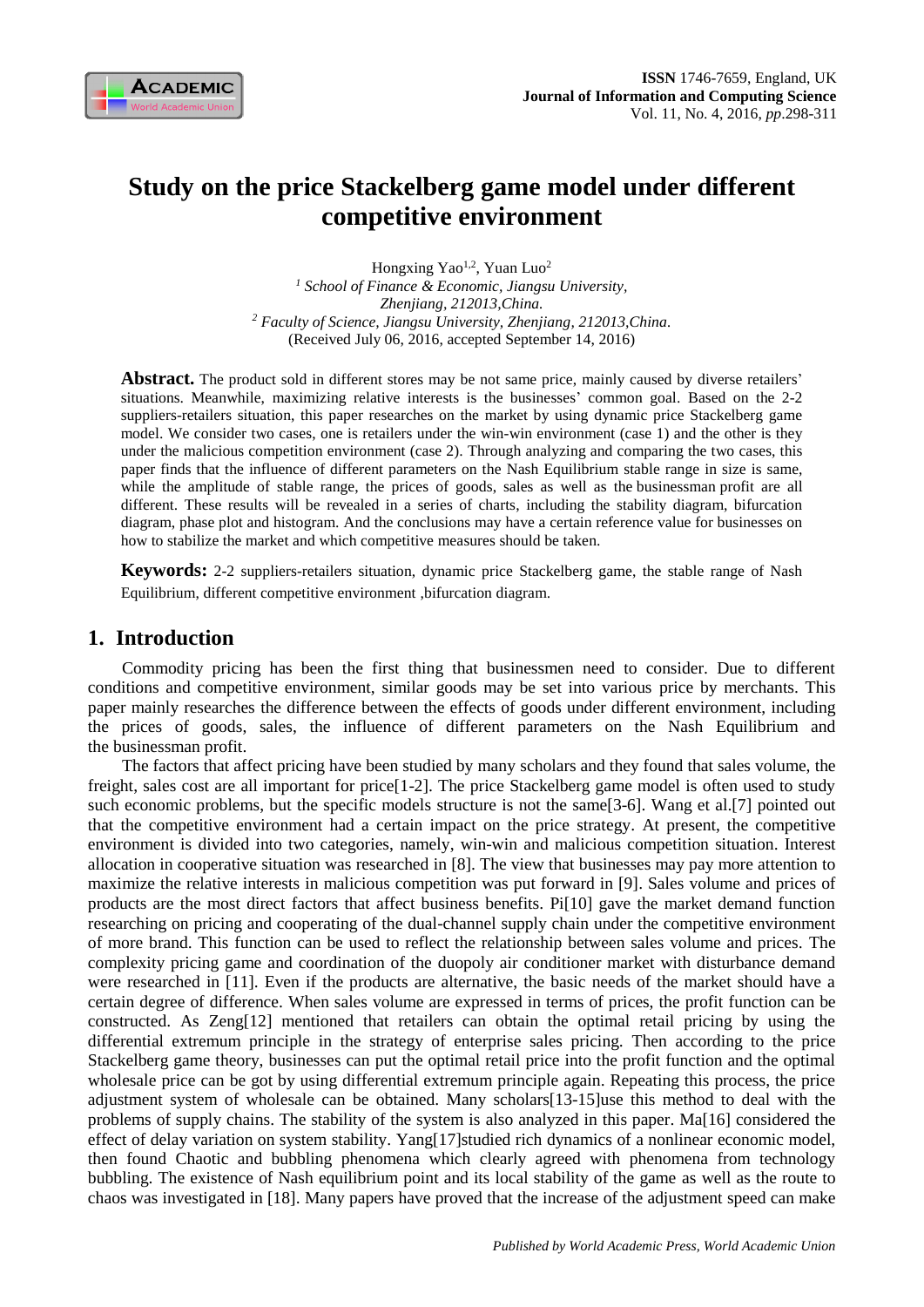the system lose the stability. The Bertrand duopoly game with differentiated goods was researched, and the conclusion that the fast loss of the stability with fast adjustment speed was drawn[19-20]. Chen[21] analyzed the existence of bifurcation.

Based on the previous studies, the difference between similar businesses (mainly the freight cost) are fully considered, and the special 2-2 suppliers - retailers model is used in this paper. We assume two cases, including retailers in the win-win environment (case 1) and retailers in the malicious competition environment(case 2). Through analyzing and comparing these two environment, we can find a series of conclusions, including the influences of different parameters on the stable range, the prices of goods, sales and so on. These conclusions will be expressed by many graphical representation such as bifurcation diagram ,two dimensional graph,phase plot and histogram.

This paper is organized as follows. In section 2, we introduce the basic game model. In section 3, the dynamic game model will be given and the system stability will be analyzed in section 4.Then,in section 5,we will compare two environment and find the difference between them. At the last section, the conclusion will be given as well as the prospect.

## **2. The basic game model**

Assuming that there exists two manufacturers (A and B) and two retailers  $(R_1 \text{ and } R_2)$  in the market. Two manufacturers provide two similar products (*a* and b), which are alternative products. Two retailers sell the products by using traditional selling channel.

Firstly, the manufacturers set the wholesale price. Then, the retailers decide the retailer price. According to the market situation, the manufacturers need to adjust the wholesale price again until they achieve the maximization of interests and at the same time ,the market presents the steady state. The manufacturers are the leaders and the retailers are the followers. Manufacturers are competing and so are retailers.

#### **2.1. Assumptions**

Face In order to clearly clarify, the following assumptions are proposed :

(1) There are two manufacturers (A and B), two alternative products (*a* and b ) and two retailers(1 and 2) . Retailers bear the freight.

(2) The cost of manufacturing products is normalized to zero. The operating cost and the cost of selling for each retailer are normalized to zero. In fact, this assumption is used for the convenience of calculation. The optimal individual prices of the goods in practical application is equal to the the optimal price in this assumption conditions adding the cost of individual goods.

(3) Sales without stockout or oversupply.



Fig.1. The supply chain system with two manufacturers and two retailers.

#### **2.2. Assumptions**

In the market, the demand is affected by the price of itself and competitors. Even if the products are alternative, the market potential of them should have a certain degree of difference.Thus, the demand function[10] is needed to modify. In this paper, sales without stockout or oversupply and then, the sales volume model can be written :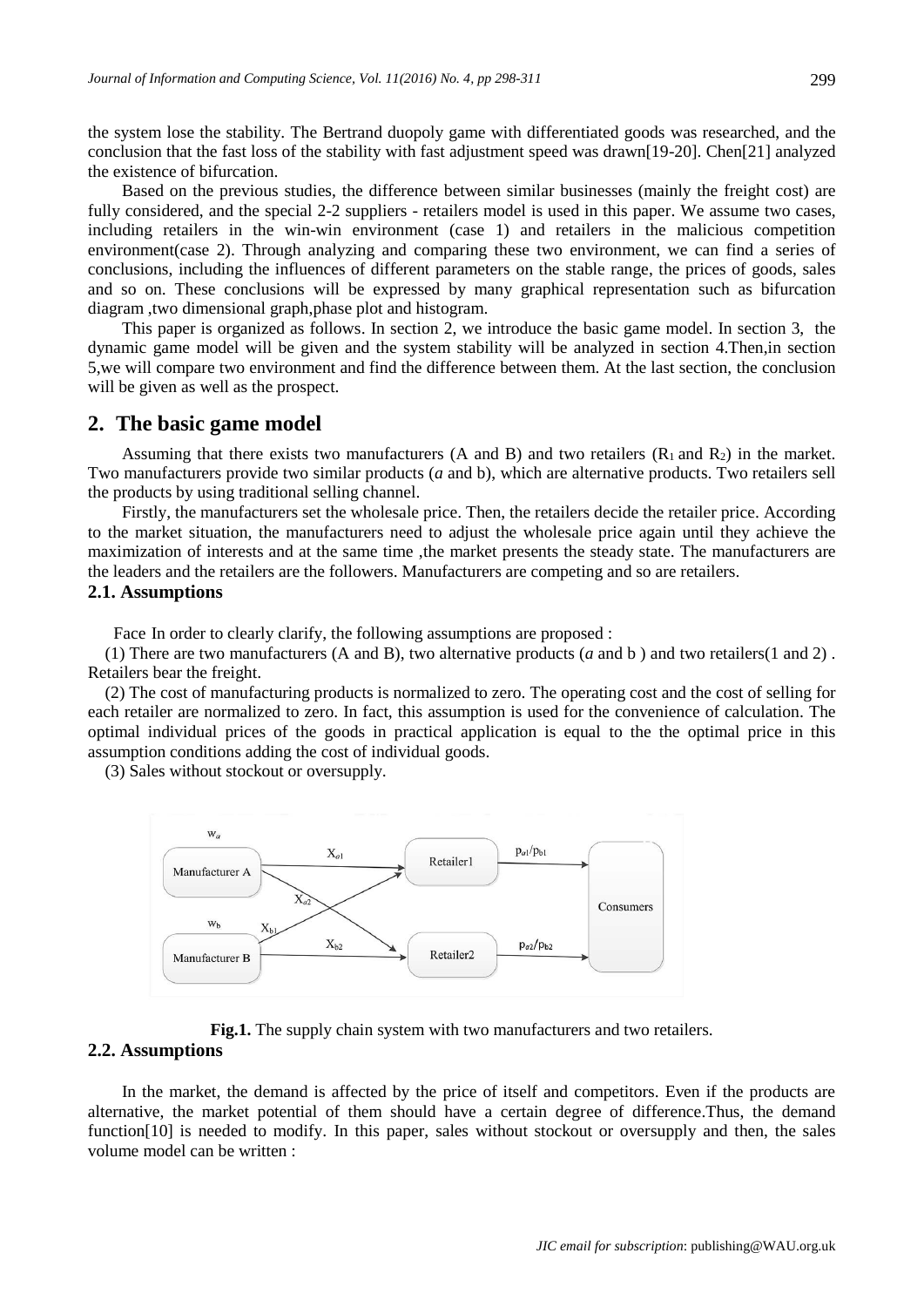$$
\begin{cases}\n q_{a1} = a_a - bp_{a1} + k_1 p_{a2} + k_2 p_{b1} + k_3 p_{b2}, \n q_{a2} = a_a - bp_{a2} + k_1 p_{a1} + k_2 p_{b2} + k_3 p_{b1}, \n q_{b1} = a_b - bp_{b1} + k_1 p_{b2} + k_2 p_{a1} + k_3 p_{a2}, \n q_{b2} = a_b - bp_{b2} + k_1 p_{b1} + k_2 p_{a2} + k_3 p_{a1}.\n\end{cases}
$$
\n(1)

where *q* represents the sales volume of product ( $q_{a1}$  and  $q_{a2}$  represent the *a* product's sales volume in retailer1 and retailer2 respectively,  $q_{b1}$  and  $q_{b2}$  represent *b* commodity's sales volume in retailer1 and retailer2 respectively). And *p* represents the price of product (the similar representations are defined for  $p_{a1}$ ,  $p_{a2}$ ,  $p_{b1}$ and  $p_{b2}$ ). In addition,  $a_a$  and  $a_b$  represent the market potential of *a* product and b product respectively.  $k_1$ ,  $k_2$ ,  $k_3$ and b are all price sensitivity coefficient.  $b > (k_1+k_2+k_3)$ , this because the one's price has more influences on its sales than others' prices.  $k_i>0$  (i=1,2,3), as long as others' prices are in existence, the sales of this product is favorable.

The relation of the supply chain system can be seen in Fig.1. As A and B simultaneously determine the wholesale price  $w_a$  and  $w_b$ , then the retailer1 determines the sale price  $p_{a1}$  and  $p_{b1}$  for the product *a* and b, the retailer2 determines the retail price  $p_{a2}$  and  $P_{b2}$  for the product *a* and b. Therefore, the profits of the two manufacturers and the two retailers can be obtained as :

$$
\begin{cases}\n\pi_A = (q_{a1} + q_{a2})w_a, \\
\pi_B = (q_{b1} + q_{b2})w_b, \\
\pi_{R1} = (p_{a1} - w_a)q_{a1} + (p_{b1} - w_b)q_{b1} - cX_{a1}q_{a1} - cX_{b1}q_{b1}, \\
\pi_{R2} = (p_{a2} - w_a)q_{a2} + (p_{b2} - w_b)q_{b2} - cX_{a2}q_{a2} - cX_{b2}q_{b2}.\n\end{cases}
$$
\n(2)

where  $\pi$  represents the profit of merchant. *X* is used to indicate the distance between the manufactures and retailers and *q* represents the sales volume. *c* is the unit price of freight.

## **3. The dynamic game model**

In this paper, the manufactures A and B are the leaders, and the retailer1 and the retailer2 are the followers. This relationship implies the dominance of the manufactures over the retailers. The manufacturers are duopoly, and so are retailers. There are competition between themselves.

 As the initial retail price is given, the manufacturer will adjust the wholesale price according to the market situation. Meanwhile, in order to guarantee the interests, retailers will also make the corresponding price regulation. If the adjusted speed is too slow, it can make their own interests to get loss, but it can make the market unstable if adjusting too quickly. Thus, in order to ensure the market stability, the price adjustment speed should be in a reasonable range.

## **3.1. Case1: under the win-win environment**

Without getting the idea from the opponents , the retailers have no doubt to keep the price at the state which is best for their own interests when they are in competitive condition.

 To maximize the profits, the retailers need to give a reasonable retail price according to the wholesale price.Through the demand interests on the price partial derivative equation, we can obtain the optimal solution for each price which is related with the wholesale price. In the case of no malicious degrade price, retailers will be in a win-win state at this time.

According to (2), the following partial derivative equation is obtained as :

$$
\begin{cases}\n\frac{\partial \pi_{R1}}{\partial p_{a1}} = a_a - bp_{a1} + k_1 p_{a2} + k_2 p_{b1} + k_3 p_{b2} - b(p_{a1} - w_a) + k_2 (p_{b1} - w_b) + bcX_{a1} - ck_2 X_{b1}, \\
\frac{\partial \pi_{R1}}{\partial p_{b1}} = a_b - bp_{b1} + k_1 p_{b2} + k_2 p_{a1} + k_3 p_{a2} - b(p_{b1} - w_b) + k_2 (p_{a1} - w_a) + bcX_{b1} - ck_2 X_{a1}, \\
\frac{\partial \pi_{R2}}{\partial p_{a2}} = a_a - bp_{a2} + k_1 p_{a1} + k_2 p_{b2} + k_3 p_{b1} - b(p_{a2} - w_a) + k_2 (p_{b2} - w_b) + bcX_{a2} - ck_2 X_{b2}, \\
\frac{\partial \pi_{R1}}{\partial p_{b2}} = a_b - bp_{b2} + k_1 p_{b1} + k_2 p_{a2} + k_3 p_{a1} - b(p_{b2} - w_b) + k_2 (p_{a2} - wa) + bcX_{b2} - ck_2 X_{a2}.\n\end{cases}
$$
\n(3)

Let formula(3) be equivalent to zero, we can obtain the optimal solution for each price which is related with the wholesale price as follows: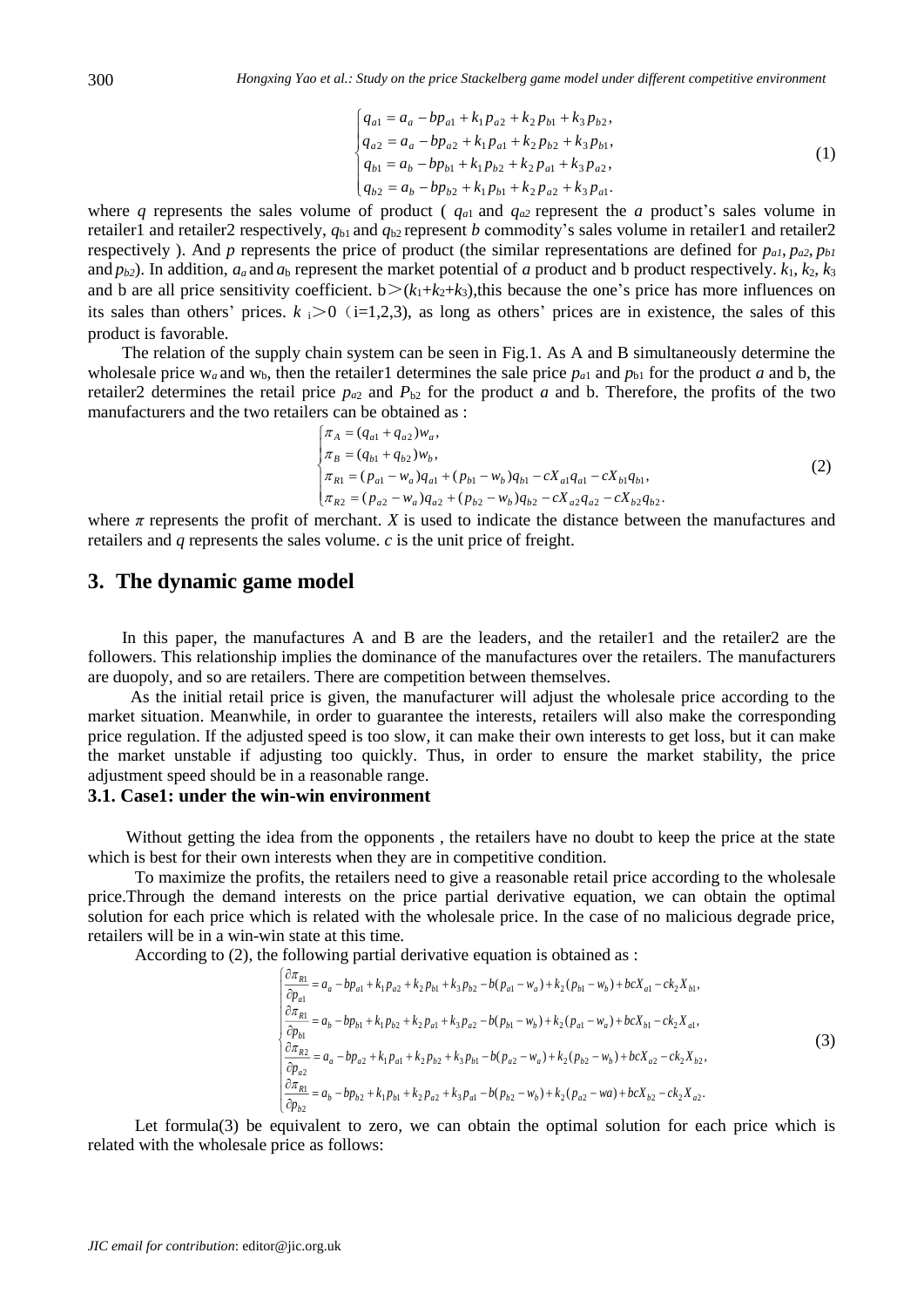$$
\begin{bmatrix}\np_{a1} = [2(a_a + bw_a - k_2w_b + bcX_{a1} - ck_2X_{b1})(-4b^3 + bk_1^2 + 4bk_2^2 + bk_3^2 + 2k_1k_2k_3) - (a_a + bw_a - k_2w_b + bcX_{a2} \\
- ck_2X_{b2})(4b^2k_1 + 8bk_2k_3 - k_1^3 + 4k_1k_2^2 + k_1k_3^2) - 2(a_b + bw_b - k_2w_a + bcX_{b1} - ck_2X_{a1})(4k_2b^2 + 2bk_1k_3 + k_1^2k_2 - 4k_2^3 + k_2k_3^2) - (a_b + bw_b - k_2w_a + bcX_{b2} - ck_2X_{a2})(4k_3b^2 + 8bk_1k_2 + k_1^2k_3 - k_3^2 + 4k_3k_2^2)]/\n[-16(b^4 - k_2^4) + 8b^2(k_1^2 + 4k_2^2 + k_3^2) + 32bk_1k_2k_3 - k_1^4 + 8k_1^2k_2^2 + 2k_1^2k_3^2 + 8k_2^2k_3^2 - k_3^4],\np_{b1} = [2(a_b + bw_b - k_2w_a + bcX_{b1} - ck_2X_{a1})(-4b^3 + bk_1^2 + 4bk_2^2 + bk_3^2 + 2k_1k_2k_3) - (a_b + bw_b - k_2w_a + bcX_{b2} - ck_2X_{a2})(4b^2k_1 + 8b k_2k_3 - k_1^3 + 4k_1k_2^2 + k_1k_3^2) - 2(a_a + bw_a - k_2w_b + bcX_{a1} - ck_2X_{b1})(4k_2b^2 + 2bk_1k_3 + k_1^2k_2 - 4k_2^3 + k_2^2k_3^2) - (a_a + bw_a - k_2w_b + bcX_{a1} - ck_2X_{b1})(4k_2b^2 + 2bk_1k_3 + k_1^2k_2 - 4k_2^3 + k_2^2k_3^2) - (a_a + bw_a - k_2w_b + bcX_{a2} - ck_2X_{b2})(4k_3b^2 + 8bk_1k_2 + k_1^2k_3 - k
$$

As (4) is the optimal decision prices of the common retailer on the premise of  $w_a$  and  $w_b$ , the retailers can obtain the decision after they observe the behaviors of the manufacturers. Similarly, substitute (4) into (2), the marginal profit of two manufacturers is obtained as follows:

$$
\begin{cases}\n\frac{\partial \pi_A}{\partial w_a} = 2k_2w_b - 4bw_a - bc(X_{a1} + X_{a2}) + ck2(X_{b1} + X_{b2}) + \\
\frac{(b+k_2)(2(a_a - a_b) + (4w_a - 2w_b)(b+k_2) + (bc + ck_2)(X_{a1} + X_{a2} - X_{b1} - X_{b2}))}{2(2b - k_1 + 2k_2 + k_3)} - \\
\frac{(b-k_2)(2(a_a + a_b) + (4w_a - 2w_b)(b - k_2) + (bc - ck_2)(X_{a1} + X_{a2} + X_{b1} + X_{b2}))}{2(k_1 - 2b + 2k_2 + k_3)}, \\
\frac{\partial \pi_B}{\partial w_b} = 2k_2w_a - 4bw_b - bc(X_{b1} + X_{b2}) + ck2(X_{a1} + X_{a2}) - \\
\frac{(b+k_2)(2(a_a - a_b) + (2w_a - 4w_b)(b + k_2) + (bc + ck_2)(X_{a1} + X_{a2} - X_{b1} - X_{b2}))}{2(2b - k_1 + 2k_2 + k_3)} - \\
\frac{(b-k_2)(2(a_a + a_b) + (2w_a + 4w_b)(b - k_2) + (bc - ck_2)(X_{a1} + X_{a2} + X_{b1} + X_{b2}))}{2(k_1 - 2b + 2k_2 + k_3)}.\n\end{cases}
$$
\n(5)

## **3.2. Case2: under the malicious competition environment**

In the commercial competition, merchants pursue their own interests and also want to less the relative interests of the other side.In this paper, we make the retailer R1 have the malicious competition by setting the price P*a*1. Meanwhile, retailer R2 still maximize its own interest without taking any measures.Similarly, in order to achieve their purposes, they will adjust their prices. For different purposes, they will adopt different ways to fix the price.

According to (2), the marginal profits of retailers on  $p_{a1}, p_{b1}, p_{a2}$  and  $p_{b2}$  are obtained as follows:

$$
\begin{cases}\n\frac{\partial(\pi_{R2} - \pi_{R1})}{\partial p_{a1}} = bp_{a1} - a_a - k_1 p_{a2} - k_2 p_{b1} - k_3 p_{b2} + b(p_{a1} - w_a) + k_1 (p_{a2} - w_a) - k_2 (p_{b1} - w_{b1}) + k_3 (p_{b2} - w_b) - bcX_{a1} - ck_1 X_{a2} + ck_2 X_{b1} - ck_3 X_{b2}, \\
\frac{\partial \pi_{R1}}{\partial p_{b1}} = a_b - bp_{b1} + k_2 p_{a1} + k_3 p_{a2} + k_1 p_{b2} - b(p_{b1} - w_b) + k_2 (p_{a1} - w_a) + bcX_{b1} - ck_2 X_{a1}, \\
\frac{\partial \pi_{R2}}{\partial p_{a2}} = a_a - bp_{a2} + k_1 p_{a1} + k_2 p_{b2} + k_3 p_{b1} - b(p_{a2} - w_a) + k_2 (p_{b2} - w_b) + bcX_{a2} - ck_2 X_{b2}, \\
\frac{\partial \pi_{R2}}{\partial p_{b2}} = a_b - bp_{b2} + k_2 p_{a2} + k_3 p_{a1} + k_1 p_{b1} - b(p_{b2} - w_b) + k_2 (p_{a2} - w_a) + bcX_{b2} - ck_2 X_{a2}.\n\end{cases}
$$
\n(6)

Let formula(6) be zero. Then, the optimal price of the retailers is obtained as: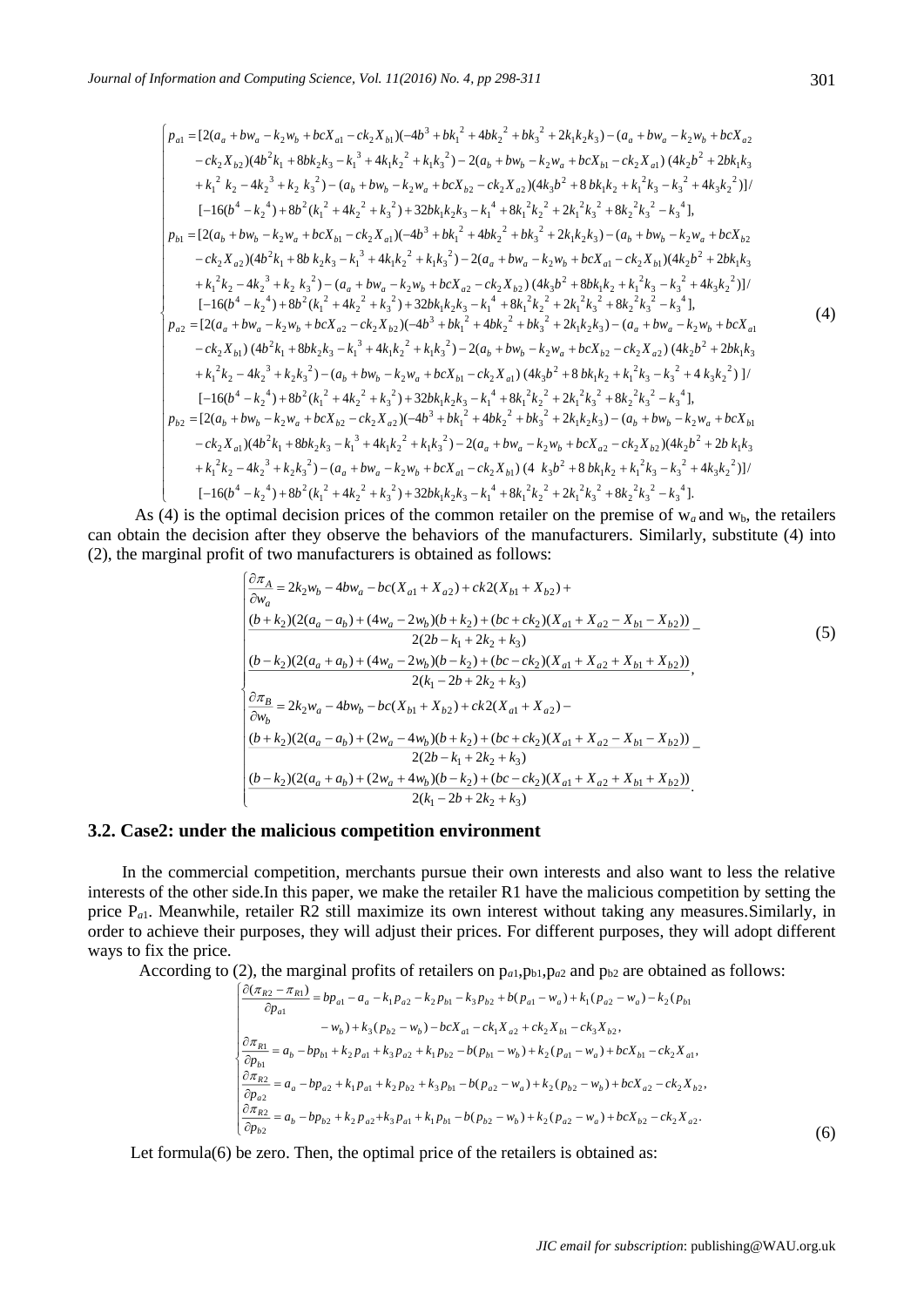$$
\begin{bmatrix}\np_{a1} = [(-4b^3 + bk_1^2 + 4bk_2^2 + bk_3^2 + 2k_1k_2k_3)(a_a + bw_a + k_1w_a - k_2w_b + k_3w_b + b cX_{a1} + ck_1X_{a2} - ck_2X_{b1} + ck_3X_{b2}) - 2(k_3k_2^2 + bk_1k_2)(a_b + bw_b - k_2w_a + b cX_{b2} - ck_2X_{a2}) - 2(k_1k_2^2 + bk_3k_2) \\
(a_a + bw_a - k_2w_b + b cX_{a2} - ck_2X_{b2}) - 4 (b^2k_2 - k_2^3)(a_b + bw_b - k_2w_a + b cX_{b1} - ck_2X_{a1})]/\n\n[2(-4b^4 + b^2k_1^2 + 8b^2k_2^2 + b^2k_3^2 + 4bk_1k_2k_3 + k_1^2k_2^2 - 4k_2^4 + k_2^2k_3^2)],\n\n
$$
p_{b1} = [4(-b^3 + bk_2^2)(a_b + bw_b - k_2w_a + b cX_{b1} - ck_2X_{a1}) - 2(k_1b^2 + k_2 k_3b)(a_b + bw_b - k_2w_a + bcX_{b2} - ck_2X_{a2}) - (4b^2k_2 + 2bk_1k_3 + k_1^2k_2 - 4k_2^3 + k_2k_3^2)(a_a + bw_a + k_1w_a - k_2w_b + k_3w_b + bcX_{a1} + ck_1X_{a2} - ck_2X_{b1} + ck_3X_{b2}) - 2(k_3b^2 + k_1k_2b)(a_a + bw_a - k_2w_b + b cX_{a2} - ck_2X_{b2})]/\n\n[2(-4b^3 + b^2k_1^2 + 8b^2k_2^2 + b^2k_3^2 + 4bk_1k_2k_3 + k_1^2k_2^2 - 4k_2^4 + k_2^2k_3^2)],\n\n
$$
p_{a2} = [2(-4b^3 + bk_1^2 + 4bk_2^2 + k_1k_2k_3)(a_a + bw_a - k_2w_b + b cX_{a2} - ck_2X_{b2}) - 4(k_3b^2 + 2bk
$$
$$
$$

Substituting (7) into (2), the marginal profits of manufactures on  $w_a$  and  $w_b$  are obtained as:

(7)

(8)

(7) into (2), the marginal profits of manufacturers on w<sub>a</sub> and w<sub>b</sub> are obtain  
\n
$$
\begin{bmatrix}\n\frac{\partial \pi_A}{\partial w_a} = [a_a(-3bk)^3 - k_1^4 + k_1^2(2k_2^2 - 3k_2k_3 + 2k_3^2) + k_1(12b^3 - 12bk_2^2 + 4bk_2k_3 + 3bk_3^2) + 16b^4 - 32b^2k_2^2 + 12\\
b^2k_2k_3 + 2b^2k_3^2 + 16k_2^4 - 12k_2^3k_3 + 3k_3^2k_2 - k_3^4) + 2a_b(bk_3 + k_1k_2)(6b^2 + 5bk_1 + k_1^2 - 6k_2^2 + 5k_2k_3 - k_3^2) + k_1^2(6k_2 - k_3) + k_1^2(2b^2k_2 + 8b^2k_3 - 10k_2^3 + 9k_2^2k_3 - 3k_2k_3^2 + 2k_3^3) + k_1(14b^3 - k_3 - 30bk_2^2k_3 + 19bk_2^2 + 3k_3^3) + 16k_2^2 + 4k_2^4k_3 - (32b^2 + 12k_3^2)k_2^3 + (3k_3^3 - 8b^2k_3)k_2^2 + (16b^4 + 4b^2 - k_3^2 + 8k_2^2 + 3k_3^2) + k_1(8b^4 - 16b^2k_2^2 + 6k_3^2) + k_1(8b^4 - 2k_1^2 + k_1^2(6b^2 + 8k_2^2 - 2k_2k_3 + 4k_3^2) + k_1^2(24b^3 - 8k_2^2 + 38bk_2k_3 + 6bk_3^2 + k_1^2 + 8k_1^2 + 6k_1^2 + 6k_1^2 + 6k_1^2 + 6k_1^2 + 6k_1^2 + 6k_1^2 + 6k_1^2 + 6k_1^2 + 6k_1^2 + 6k_1^2 + 6k_1^2 + 6k_1^2 + 6k_1^2 + 8k_1^2 - 2k_2k_3 +
$$

## **3.3. The dynamic model**

In this paper, the manufactures are the leaders and the retailers are the followers. The manufactures A and B set the w<sub>a</sub> and w<sub>b</sub>, respectively. Then the retailers set the retail price of the goods, the manufacturers will adjust the wholesale price according to the market situation and the retailers will adjust their price at the same time. The wholesale prices we set in period *t* are  $w_a(t)$  and  $w_b(t)$ . Obviously, the wholesale prices  $w_a(t+1)$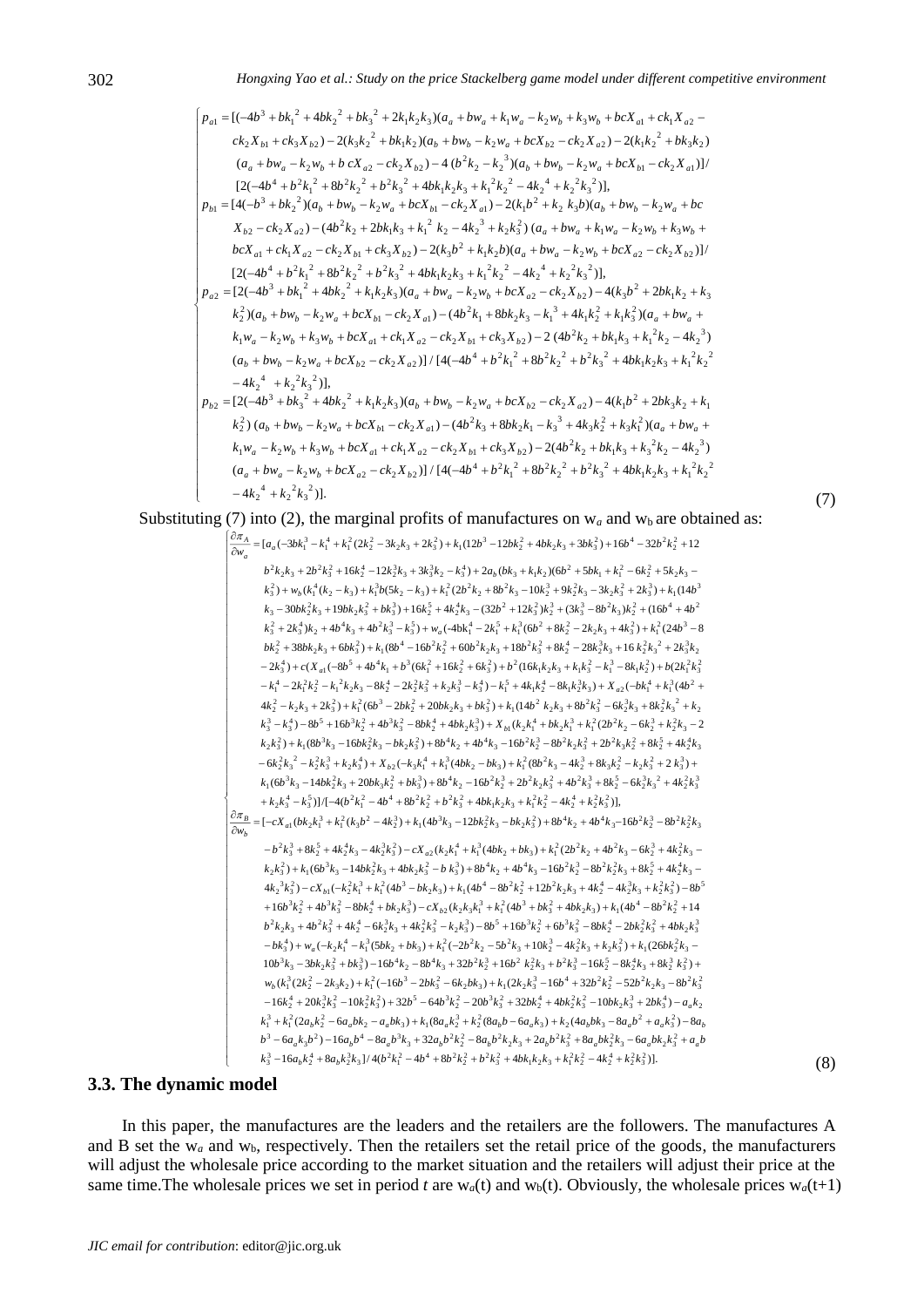and  $w_b(t+1)$  in period  $t+1$  are adjusted based on the previous price  $w_a(t)$  and  $w_b(t)$ . Therefore, the price regulation model of manufactures is given by:

$$
\begin{cases}\nw_a(t+1) = w_a(t) + s_1 w_a(t) \frac{\partial \pi_A}{\partial w_a}, \\
w_b(t+1) = w_b(t) + s_2 w_b(t) \frac{\partial \pi_B}{\partial w_b}.\n\end{cases}
$$
\n(9)

where  $s_1$  and  $s_2$  are coefficients that capture the speed at which the two manufacturers adjust its price according to the consequent marginal change in its profit respectively.

## **4. The system stability**

An In system (9), let  $w_a(t+1)=w_a(t)$ ,  $w_b(t+1)=w_b(t)$ . Then we have:

$$
\begin{cases}\n\frac{\partial \pi_A}{\partial w_a} = 0, \\
\frac{\partial \pi_B}{\partial w_b} = 0.\n\end{cases}
$$
\n(10)

Four fixed points can be available, but only the Nash equilibrium point  $E^*(w_a, w_b)$  has the economic meaning. To study the stability of the Nash equilibrium point, the Jacobian matrix of  $E^*$  is needed:

$$
J = \begin{vmatrix} 1 + s_1 \frac{\partial \pi_A}{\partial w_a} + s_1 w_a \frac{\partial^2 \pi_A}{\partial^2 w_a} & s_1 w_a \frac{\partial^2 \pi_A}{\partial w_a \partial w_b} \\ s_2 w_b \frac{\partial^2 \pi_B}{\partial w_b \partial w_a} & 1 + s_2 \frac{\partial \pi_A}{\partial w_b} + s_2 w_b \frac{\partial^2 \pi_A}{\partial^2 w_b} \end{vmatrix}
$$
(11)

#### **4.1.Case1: under the win-win environment**

When retailers under the win-win environment, the Nash equilibrium point meet Eq.(10) and formula.(5). We can obtain the  $E^*(w_a, w_b)$ :

$$
\begin{bmatrix}\nw_a = -c(X_{a1} + X_{a2})/4 - [4(a_a - a_b)(2(b^2 - k_2^2) - (b + k_2)(k_1 + k_3)) + c(X_{a1} + X_{a2} - X_{b1} - X_{b2}) \\
(-k_1^2 k_2 + 2bk_1k_2 + 2k_2^3 - 2b^2k_2 + 3k_2^2k_3 + k_2k_3^2 - b^2k_3)]/[8(-4b^3 + b^2(6k_1 - 2k_2 - k_3) + b(-2k_1^2 + 2k_1k_2 + 4k_2^2 + 4k_2k_3 + 2k_3^2) - k_1^2k_2 - 2k_1k_2^2 + 2k_2^3 + 3k_2^2k_3 + k_2k_3^2)] - [(a_a + a_b)(4(-k_1k_2 + k_2k_3 + 2k_2^2 - 2b^2)) + 4b(a_a - a_b)(k_1 - k_3) + c(X_{a1} + X_{a2} - X_{b1} - X_{b2})((-2k_2 - k_3)b^2 + 2bk_1k_2 - k_1^2k_2 + 2k_2^3 - 2bk_2^2 + 3k_2^2k_3 + k_2k_3^2)]/[8(4b^3 - b^2(6k_1 + 2k_2 + k_3) + b(2k_1^2 + 2k_1k_2 - 4k_2^2 - 4k_2k_3 - 2k_3^2) - k_1^2k_2 + 2k_1k_2^2 + 2k_2^3 + 3k_2^2k_3 + k_2k_3^2)],\n\begin{aligned}\n& w_b = -c(X_{b1} + X_{b2})/4 + [4(a_a - a_b)(2(b^2 - k_2^2) - (b + k_2)(k_1 + k_3)) + c(X_{a1} + X_{a2} - X_{b1} - X_{b2}) \\
&\quad (-k_1^2 k_2 + 2bk_1k_2 + 2k_2^3 - 2b^2k_2 + 3k_2^2k_3 + k_2k_3^2 - b^2k_3)]/[8(-4b^3 + b^2(6k_1 - 2k_2 - k_3) + b(-2k_1^2 + 2k_1k_2 + 4k_2^2 + 4k_2k_3 + 2k_
$$

Substituting formula(5) and (12) into (11), the Jacobian matrix of the  $E^*$  in this condition can be determined as  $J_1$  and denoting  $\lambda_1$  and  $\lambda_2$  as its characteristic values. Only when the absolute value of both  $\lambda_1$  and  $\lambda_2$  are less than 1, the system(9) of Nash equilibrium is stable.

Then when  $a_a=4$ ,  $a_b=3$ ,  $b=2$ ,  $k_l=0.8$ ,  $k_2=0.6$ ,  $k_3=0.4$ ,  $c=0.02$ ,  $X_{a,l}=2$ ,  $X_{b,l}=4$ ,  $X_{a2}=3$ ,  $X_{b2}=5$ , we get  $E^*(w_a, w_b) = (308/83, 3332/981).$ 

$$
J_{1} = \begin{vmatrix} 1 - \frac{15861515577868313208313}{1565563820464668672000} s_1 & \frac{509144341963305683}{135107988821114880} s_1 \\ \frac{77807271990547021}{22517998136852480} s_2 & 1 - \frac{14543709769892055076967}{1565563820464668672000} s_2 \\ \lambda_1 = 1 - 4.64s_2 - 5.07s_1 - 0.5 \sqrt{102.88s_1^2 - 136.22s_1s_2 + 86.19s_2^2}, \\ \lambda_2 = 1 - 4.64s_2 - 5.07s_1 + 0.5 \sqrt{102.88s_1^2 - 136.22s_1s_2 + 86.19s_2^2}. \end{vmatrix}
$$
(13)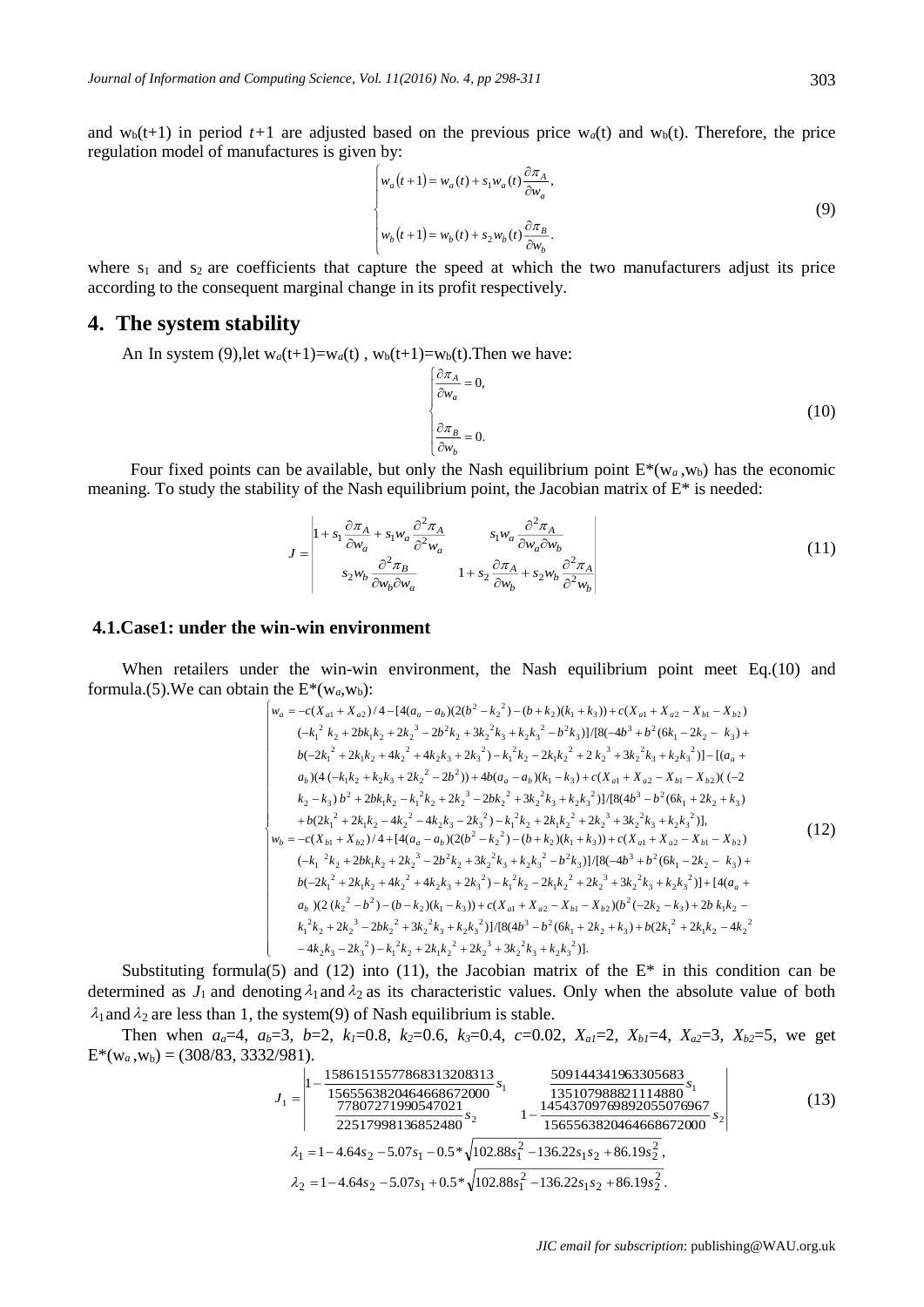The necessary and sufficient condition for the local stability of  $E^*$  should satisfy the following conditions:

$$
\begin{cases} |\lambda_1| < 1, \\ |\lambda_2| < 1. \end{cases}
$$

From Fig.2 to Fig.4,we can find that with the change of the wholesale price adjustment speed  $s_1$ ,  $s_2$ ,the system(9) presents the complex dynamic characteristics.When  $s_2=0.1$ ,  $s_1 \in (0,0.174)$ , the system(9) keeps stable; when  $s_2=0.1$ ,  $s_1>0.174$ , the system(9) appears bifurcation even chaos.

When the other parameters are kept constant, the stable region of the Nash equilibrium  $\text{in}(s_1,s_2)$  is changed with the single parameter. As are shown in Fig.5-Fig.7 ,when the parameter *b* becomes larger, the stable region also becomes larger. For convenience,we only give the two-dimensional map about other parameter in the follows. As are shown in Fig.8-Fig.11, when the  $k_1$ ,  $k_2$  or  $k_3$  becomes larger, the stable region becomes smaller. This shows that the sensitive coefficient of their own prices becomes larger, the system will be more stable. On the contrary, the greater the impact of other prices on sales, the smaller the system stable region is.So, it is important for retailers to improve the influence of their products. The distance has little effects on the stability ,which is caused by that the cost is equal to the value of the goods.



in  $(s_1, s_2)$  under the win-win environment.  $s_2=0.1$  under the win-win environment.



 $4.5$  $X:0.174$  $Y:3.711$  $3.5$  $X:0.174$ w<sub>t</sub>  $Y:3.39$  $2.5$  $\tilde{z}$  $1.5$  $0.5$  $0\frac{1}{0}$ 0.05  $0.1$  $0.15$  $0.2$  $0.25$  $0.3$ 0.35

**Fig.2.** The stable region of Nash Equilibrium **Fig.3.** Bifurcation diagram with  $s_1 \in (0,0.27)$ ,



**Fig.4.** Phase plot of system(9) with  $s_2=0.1$  under win-win environment.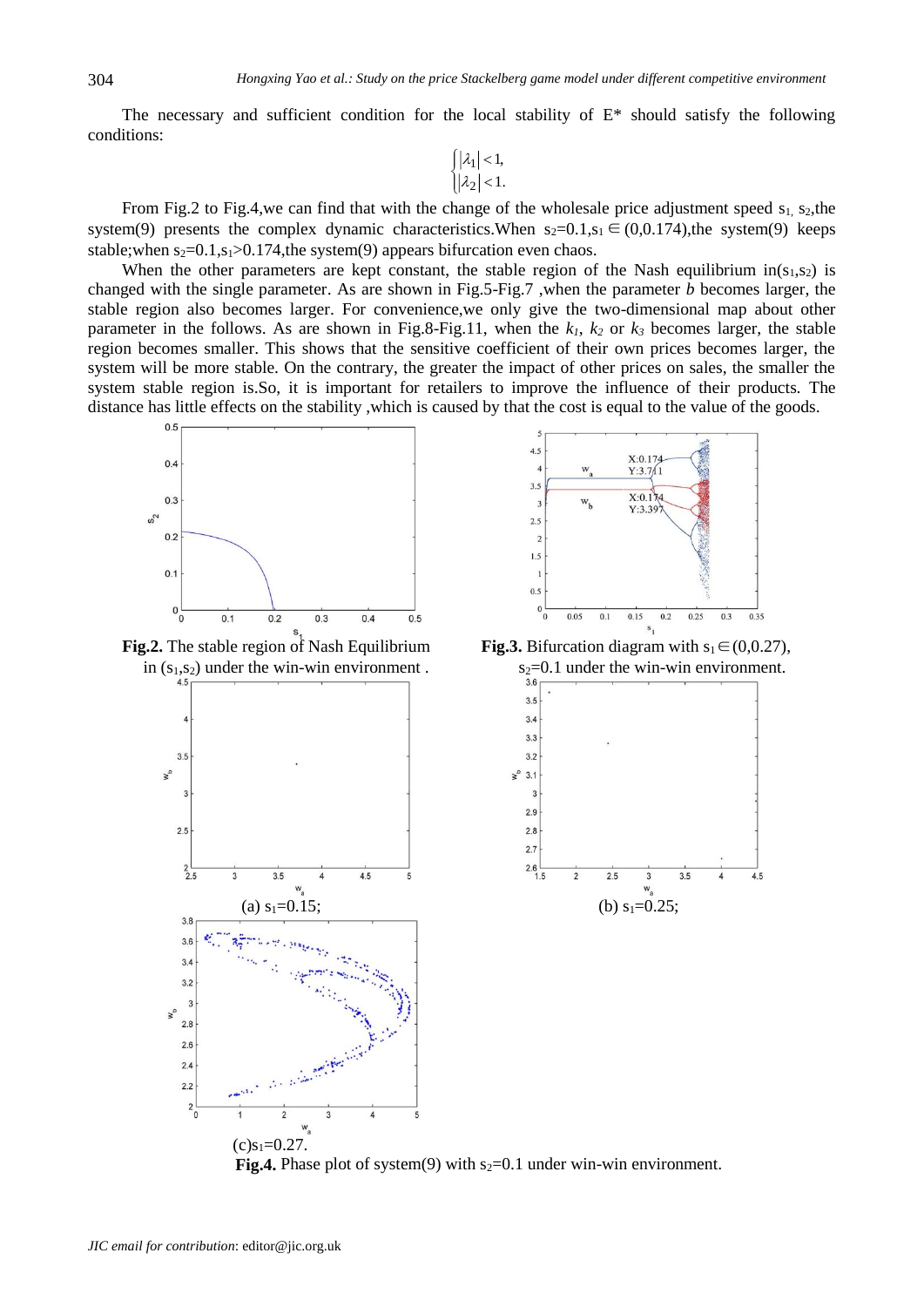

**Fig.11.**The stable region of Nash Equilibrium in( $s_1$ , $s_2$ ) plan with different  $X_{a1}$ .

**4.2. Case2: under the malicious competition environment**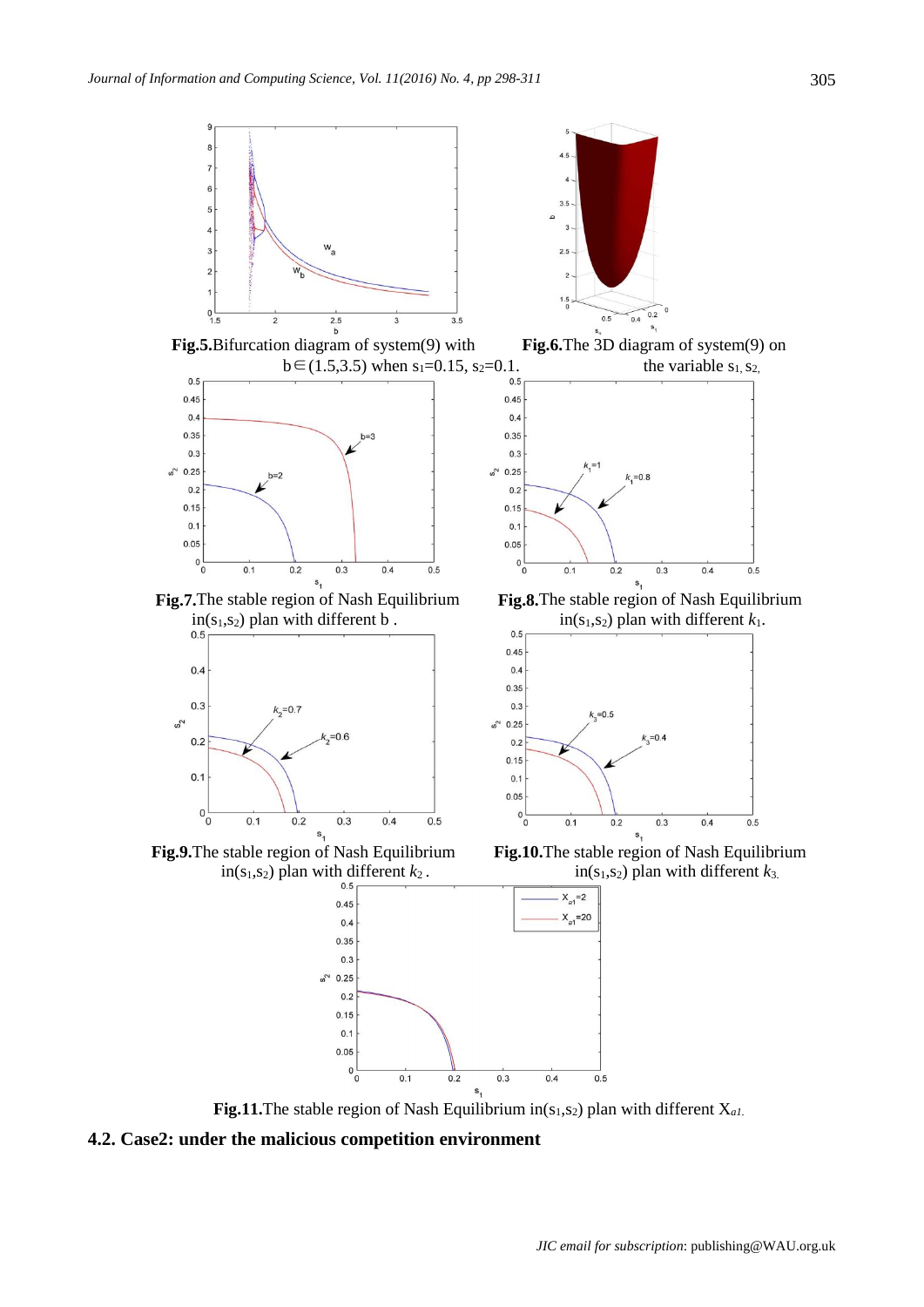When retailers under the malicious competition environment, the Nash equilibrium point meet Eq.(10) and formula.(8). We can obtain the optimal solution of  $w_a$  and  $w_b$  (The formula is too complex, and the following is abbreviated ):

$$
\begin{bmatrix}\nw_a = \left[ -cX_{a1}(k_1^7(bk_2^2 - bk_3k_2) + k_1^6(4k_2^4 - 4k_2^3k_3) + 256b^{10} - 1152b^8k_2^2 - 4k_2^3k_3^7 \right] \\
- cX_{a2}(k_1^8(k_2^2 - k_3k_2) - k_1^7(16b^3 + 7bk_2^2 - 4bk_2k_3 - bk_3^2) + 256b^{10} - 4k_2^3 k_3^7 \right) \\
+ cX_{b1}(k_1^7(k_2^3 - k_3k_2^2) - k_1^6(12b^3k_2 + 4b^3k_3 + bk_2k_3^2) + 128k_2b^9 + bk_2k_3^8) \\
- cX_{b2}(k_1^7(k_2^2k_3 - k_2k_3^2) + k_1^6(bk_2^2k_3 - 12b^3k_3 - bk_3^3) - 128b^9k_2 + bk_3^9) + k_1^7 \\
(a_ak_3k_2 - a_ak_2^2) + ... + k_1^6(16 a_ab^3 - 2a_bk_2^2k_3) + 8a_bk_2^5k_3^4 + 8a_bk_2^3k_3^6)\right]/[(3\n\end{bmatrix}
$$
\n
$$
k_2^2 - 3k_2k_3)k_1^8 - (32b^3 + 2bk_2^2 - 15bk_2k_3 - 3bk_3^2)k_1^7 + 1024b^{10} - 4352b^8k_2^2 - 192b^8k_2k_3 - 1312b^8k_3^2 + 7168b^6k_2^4 + 288k_2^8k_3^2 + 80k_2^2k_3^3 - 152k_2^6k_3^4 + 24k_2^5k_3^5 \\
+ 24k_2^4k_3^6 - 8k_2^3k_3^7],\n\end{bmatrix}
$$
\n
$$
w_b = \left[ cX_{a1}(bk_2k_1^8 + (-2b^2k_2 + k_3b^2 - 8k_2^3)k_1^7 - b^3k_3^7 + 14b^5k_3^
$$

Substituting formula(8) and (14) into (11), the Jacobian matrix of the  $E^*$  in this condition can be determined as  $J_2$  and denoting  $\lambda_3$  and  $\lambda_4$  as its characteristic values. Only when the absolute value of both  $\lambda_3$  and  $\lambda_4$  are less than 1, the Nash equilibrium is stable.

Then when  $a_a=4$ ,  $a_b=3$ ,  $b=2$ ,  $k_l=0.8$ ,  $k_2=0.6$ ,  $k_3=0.4$ ,  $c=0.02$ ,  $X_{a,l}=2$ ,  $X_{b,l}=4$ ,  $X_{a2}=3$ ,  $X_{b2}=5$ , we can get  $E^*(w_a, w_b) = (2036/533, 1066/321).$ 

$$
J_2 = \begin{vmatrix} 1 - \frac{3877231591608211124794733}{359870756720160077250560} s_1 & \frac{9739206}{2497105} s_1 \\ \frac{10403627}{3007770} s_2 & 1 - \frac{3941754545339732303115451}{433465339238917016125440} s_2 \end{vmatrix}
$$
(15)  
\n
$$
\lambda_3 = 1 - 4.55s_2 - 5.39s_1 - 0.5 \sqrt{116.08s_1^2 - 141.99s_1s_2 + 82.69s_2^2},
$$
\n
$$
\lambda_4 = 1 - 4.55s_2 - 5.39s_1 + 0.5 \sqrt{116.08s_1^2 - 141.99s_1s_2 + 82.69s_2^2}
$$

The necessary and sufficient condition for the local stability of  $E^*$  should satisfy the following conditions:

$$
\begin{cases} |\lambda_3| < 1, \\ |\lambda_4| < 1. \end{cases}
$$

Similar to the win-win environment,from Fig.12 to Fig.14,we can find that under the malicious competition environment,when  $s_2=0.1$ , $s_1 \in (0,0.167)$ ,the system(9) keeps stable;when  $s_2=0.1$ , $s_1>0.167$ ,the system(9) appears bifurcation even chaos.

Under the malicious competitive environment, we also make the same comparison of the parameters. As is shown in Fig.15-Fig.19, when the parameter *b* becomes larger, the stable region also becomes larger.But when *k1*, *k<sup>2</sup>* or *k<sup>3</sup>* becomes larger, the stable region becomes smaller. This also shows that the sensitive coefficient of their own prices becomes larger, the system will be more stable. The greater the impact of other prices on sales, the smaller the system stability region is. The distance has little effects on the system stability.This shows that whether it is a condition of win-win or malicious competition, the impact of price sensitivity coefficients on the the stable region of the system (9) are same.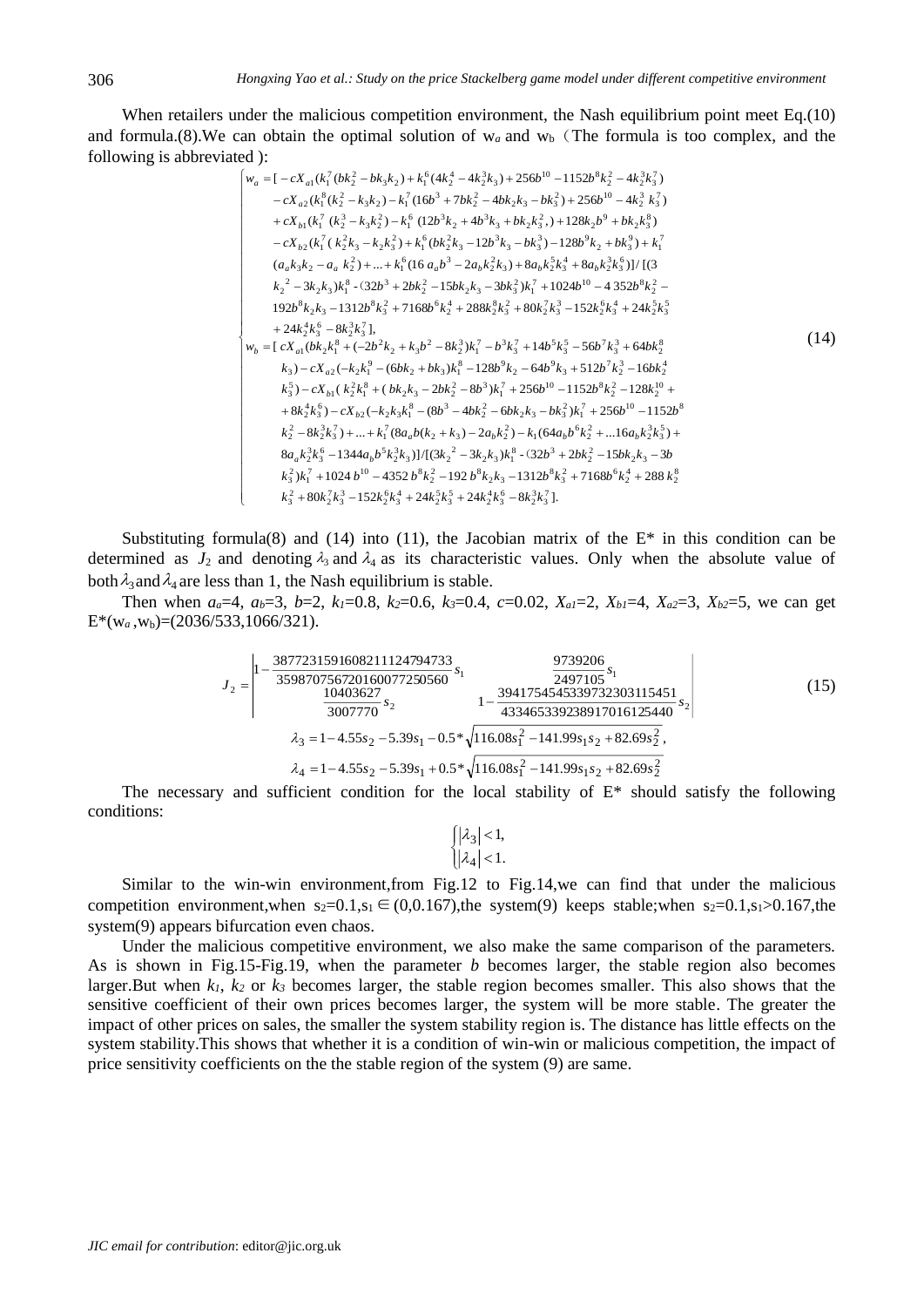

ł  $0_0<sup>L</sup>$  $0.05$ **Fig.12.** The stable region of Nash Equilibrium **Fig.13.** Bifurcation diagram of system(9)with

ŗ







**Fig.14.** Phase plot of system(9) with  $s_2=0.1$  under the malicious competition environment.



in  $(s_1, s_2)$  plan with different *b*. in $(s_1, s_2)$  plan with different  $k_1$ .



**Fig.15.**The stable region of Nash Equilibrium **Fig.16**.The stable region of Nash Equilibrium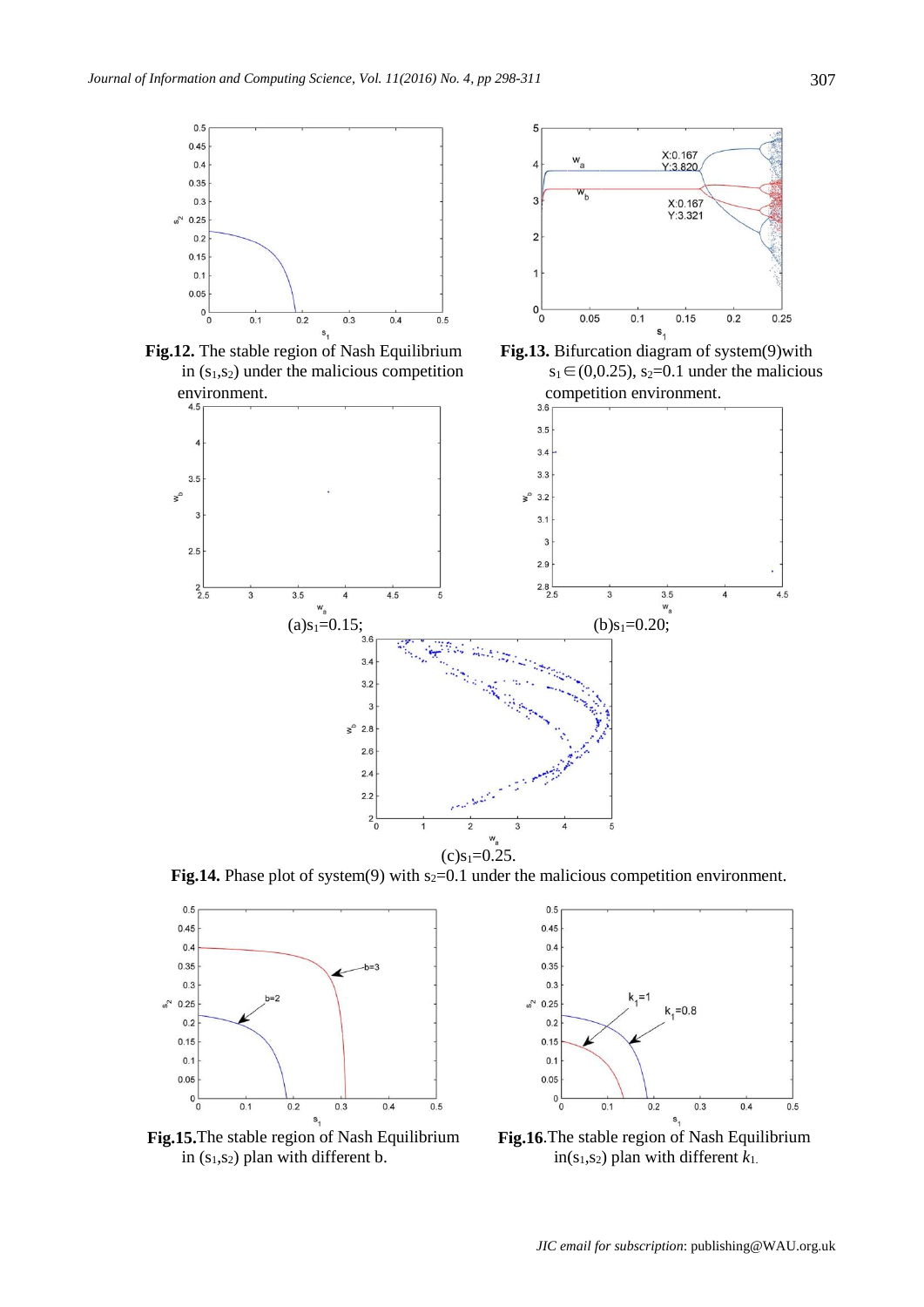







**Fig.19.**The stable region of Nash Equilibrium in( $s<sub>1</sub>,s<sub>2</sub>$ ) plan with different  $X<sub>al</sub>$ .

## **5. Comparison**

## **5.1. The stable range of Nash Equilibrium in price adjustment speed**

Comparing Fig.7-11 with Fig.15-19, we find that the parameters influence on the stable range of Nash Equilibrium in (s1,s2) are the same. When the sensitive coefficient of their own prices b becomes larger, the range of price adjustment speed becomes bigger. But the greater the impact of other prices on sales, the smaller the system stability region is.In a reasonable range, distance has little effect on stability.This is because the freight has been calculated into the price of goods.So,it is necessary for retailers to improve their prices' influence for both stable market and better competition.

However, when using the same parameters, the change range of s2 under the malicious competition is larger than the range under the win-win environment , but s1 is the opposite(Fig.20).Visible, malicious competition is more beneficial to the price adjustment of commodity a.This may be due to the the malicious competition environment,which is formed by the retailer1's price adjustment of product a.



**Fig.20.** The stable region of Nash Equilibrium in  $(s<sub>1</sub>,s<sub>2</sub>)$ with different competitive environment.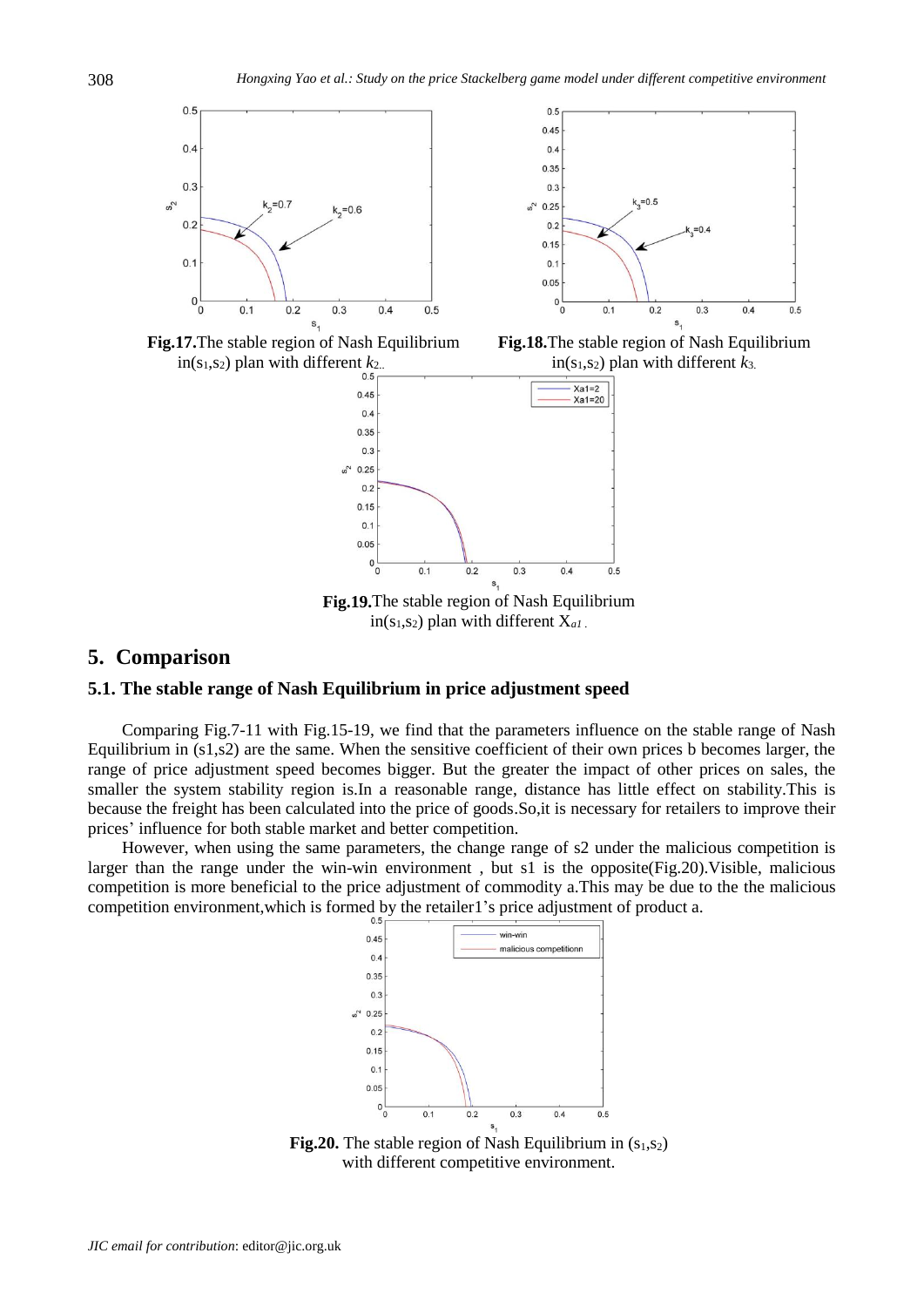## **5.2. Price of goods**

In two environment, wa $>$ wb, this is because the total cost of transporting goods b is relatively higher. When comparing the state of win-win and malicious competition, if only in terms of unit price, the wholesale price of product a will be higher under the malicious environment while the wholesale price of product b is lower. The retail prices of both product a and b are reduced. Under the environment of malicious competition, the retailer R1 make the malicious competition by adjusting the price Pa1. But as shown in Fig.21, the decrease degree of the price Pa1 is the most.



**Fig.21.** The wholesale and retail prices of products a and b in different competitive conditions. **5.3. Sales volume**

In the condition of the malicious competition, the retailer R1 make the malicious competition by adjusting the price *Pa*1. This leads to a decline in the price *Pa*1.But the sales volume of product *a* in the Retailer1 increases, while the sales volume of both product *a* and *b* in Retailer2 are discount (Fig.22). In terms of improving sales volume,this approach also has a certain desirability.



#### **5.4 The vendors profits**

As is seen in Fig.23-25, when retailer1 competes using the malicious method, the profits of both retailer1 and retailer2 are all decrease, although the relative benefits of the retailer 1 becomes larger.And under the malicious competition environment, the profits of vendors are more likely to be unstable.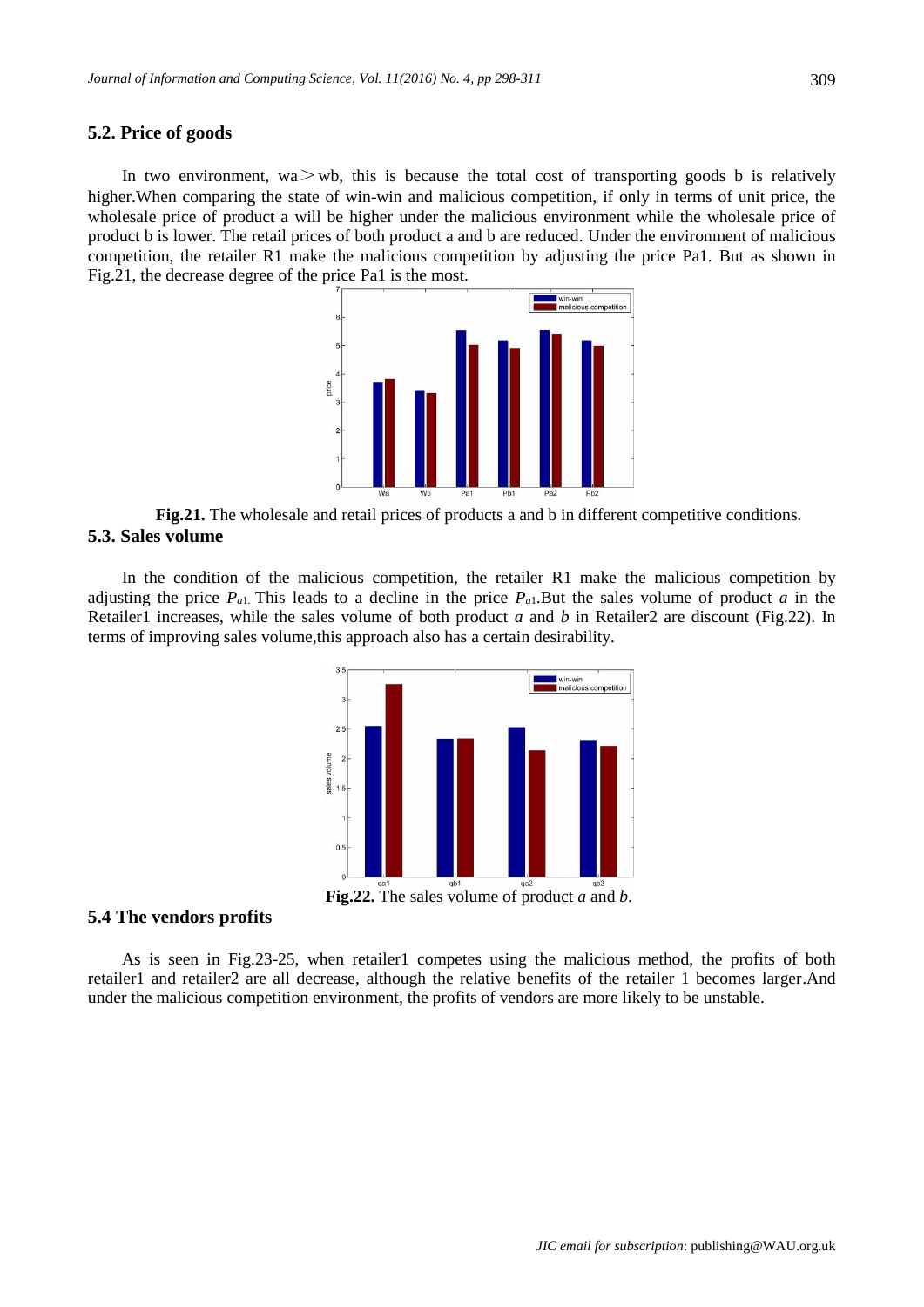





Fig.24. Bifurcation diagram of profits with win-win environment.  $\blacksquare$ 



**Fig.24.** Bifurcation diagram of profits with **Fig.25.** Bifurcation diagram of profits with  $s_1 \in (0,0.27), s_2 = 0.1$ under the s<sub>1</sub> $\in (0,0.25), s_2 = 0.1$  under the malicious

## **6. Conclusions**

Based on the 2-2 suppliers-retailers situation, this paper researches on the market under two environment by using dynamic price Stackelberg game model. We find that in these two cases, the effect of price sensitivity coefficient on the stability of Nash Equilibrium is the same, while the amplitude of stable range is different. In addition, we find that besides its relative interests increase, the retailer which initiates the malicious competition bear a great loss in all other areas. These areas include the prices of goods, sales as well as the businessman profit. Moreover, compared to under the win-win environment, the market under malicious competition situation is more likely to appear unstable state. Therefore, we propose that businesses work together to build a friendly market environment in order to bring more revenue to their own. The analysis method in this paper is traditional, the author suggest that readers can use different methods to analyze, for example, the combination of complex network of the dichotomy, and the readers can also make appropriate changes in the model.

# **7. Acknowledge**

This research is partially supported by the National Nature Science Foundation of China (71271103, 71371087) .The authors are grateful to the reviewers for their helpful comments and valuable suggestions.

## **8. References**

- [1] J.X.Zhou,The pricing decisions of information goods on the basis of the game theory,Hunan University of Technology,2012.
- [2] S. Duan,On the influencing factors and pricing strategies of information commodity price, Theory Monthly,2007,02:99-101.
- [3] T. Xiao, X.Qi, Price competition, cost and demand disruptions and coordination of a supply chain with one manufacturer and two competing retailers. Omega2008;36(5):741–53.
- [4] F. Hu , et al, Coordination in a single-retailer two-supplier supply chain under random demand and random supply with disruption. Discret Dyn Nat Soc 2013.
- [5] S.Song ,F.X. Meng,Research on Strategy for Deferred Payment by a Single Supplier with Multiple